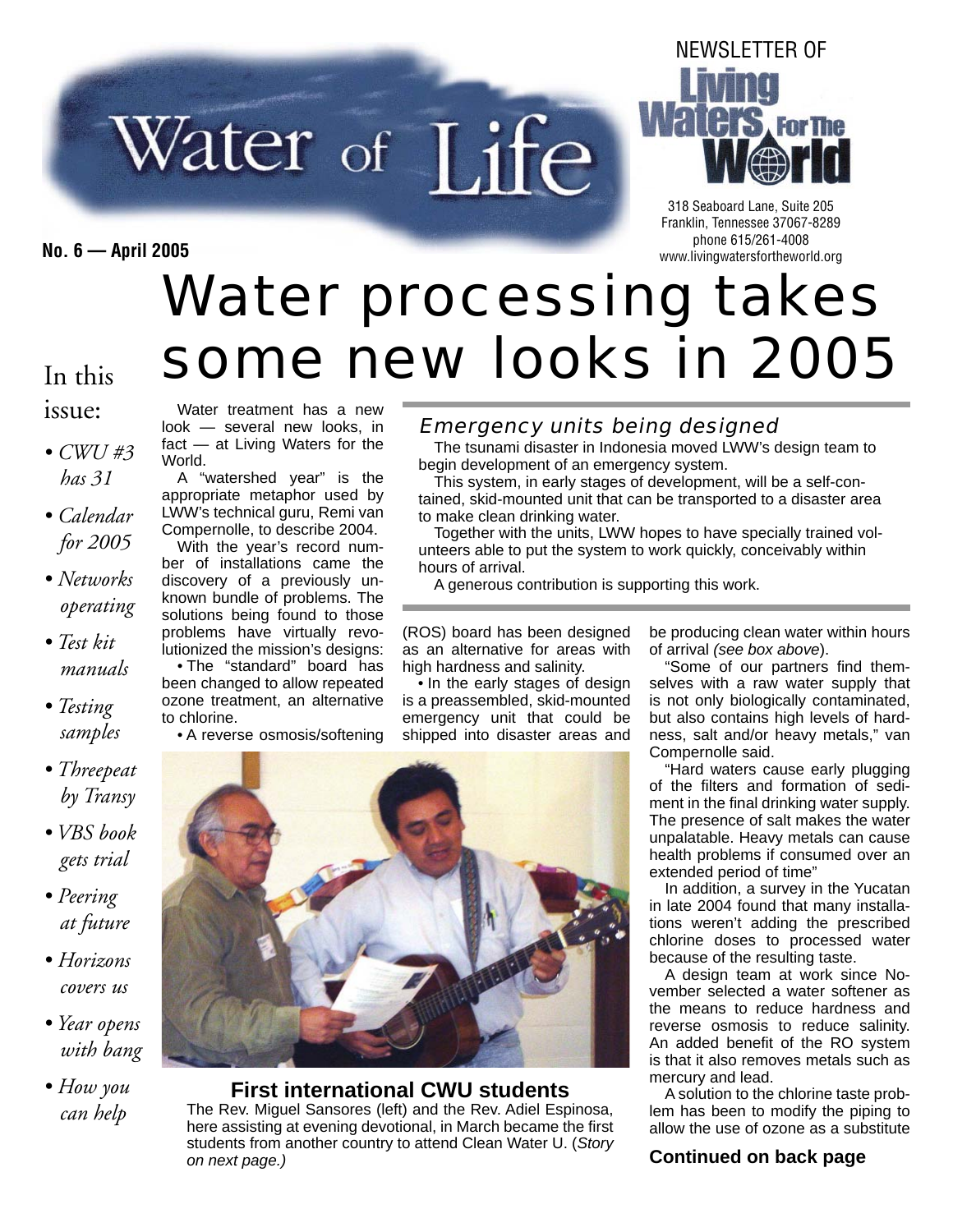

**Graduates and instructors of the March CWU session — minus three who had to leave early.**

## Clean Water U begins second year

On a cold, rainy night in March, Clean Water U launched its second year of operation with a class of 31 students from five states. Enrollment totals 40 for the year's second session, April 13-17, and so far 16 have enrolled for the third and final session of the year, planned September 21-25.

In the first year, 2004, two sessions were held. Three are planned this year, and four in 2006.

CWU, on the Hopewell Camp and Conference Center grounds of St. Andrew Presbytery near Oxford, Miss., is the permanent training facility of Living Waters for the World. Over a five-day period, it conducts three concurrent classes: CWU 101 in field survey and partnership development, CWU 102 in health and spiritual training of water system users, and CWU 103 in the installation and maintenance of LWW's water purification system.

Looking to the future, the March session was the first to have apprentice instructors working side by side with the primary instructors: Bill Williams worked with Wil Howie in CWU 101, Susan Jordan assisted Joanie Lukins in CWU 102, and George Hoge taught with A.M. (Bubba) Martin in CWU 103. Those three were scheduled to assist again at the April session.

The March CWU session also was the first with international students. The Rev. Miguel Sansores and the Rev. Adiel Espinosa of the National Presbyterian Church of Mexico (*photo on Page 1*) completed the 101 course. The April session has three students from Guatemala and one from Brazil enrolled.

The April session also will have a first: CWU 103 will offer simultaneous training in two different processes. In one side of the Water Training Building at Hopewell, students will assemble a "standard" board that purifies with filtration and ozone, while on the other side students will learn for the first time how to build and maintain a board that adds reverse osmosis and water softening to the process (see item on Page 1).

Anyone, regardless of church affiliation or place of residence, may enroll in CWU. The LWW web site has details.

| March $30$<br>MIFD Task Force, Franklin<br>Health Task Force, Franklin<br>March $31$<br><b>Technical Task Force, Franklin</b><br>April 1.<br>a<br>Clean Water U, Camp Hopewell<br>April 13-17<br>LWW Committee, Franklin<br>May $2 \ldots \ldots \ldots \ldots$<br>August 17.<br>MIFD Task Force, Franklin<br>Health Task Force, Franklin<br>August 18.<br>August 19.<br><b>Technical Task Force, Franklin</b><br>e<br>LWW Committee, Franklin<br>August 29.<br>September 21-25<br>Clean Water U, Camp Hopewell<br>n<br>November 16.<br>MIFD Task Force, Franklin<br>November 17<br>Health Task Force, Franklin<br>$\mathbf C$<br>November $18$<br><b>Technical Task Force, Franklin</b><br><b>LWW Committee, Franklin</b><br>December $5$<br>Clean Water U, Camp Hopewell<br>March 8-12, $2006$<br>a<br>Clean Water U, Camp Hopewell<br>April 19-23, 2006<br>September 6-10, 2006<br>Clean Water U, Camp Hopewell<br>Clean Water U, Camp Hopewell<br>October 18-22, 2006 |
|---------------------------------------------------------------------------------------------------------------------------------------------------------------------------------------------------------------------------------------------------------------------------------------------------------------------------------------------------------------------------------------------------------------------------------------------------------------------------------------------------------------------------------------------------------------------------------------------------------------------------------------------------------------------------------------------------------------------------------------------------------------------------------------------------------------------------------------------------------------------------------------------------------------------------------------------------------------------------|
|---------------------------------------------------------------------------------------------------------------------------------------------------------------------------------------------------------------------------------------------------------------------------------------------------------------------------------------------------------------------------------------------------------------------------------------------------------------------------------------------------------------------------------------------------------------------------------------------------------------------------------------------------------------------------------------------------------------------------------------------------------------------------------------------------------------------------------------------------------------------------------------------------------------------------------------------------------------------------|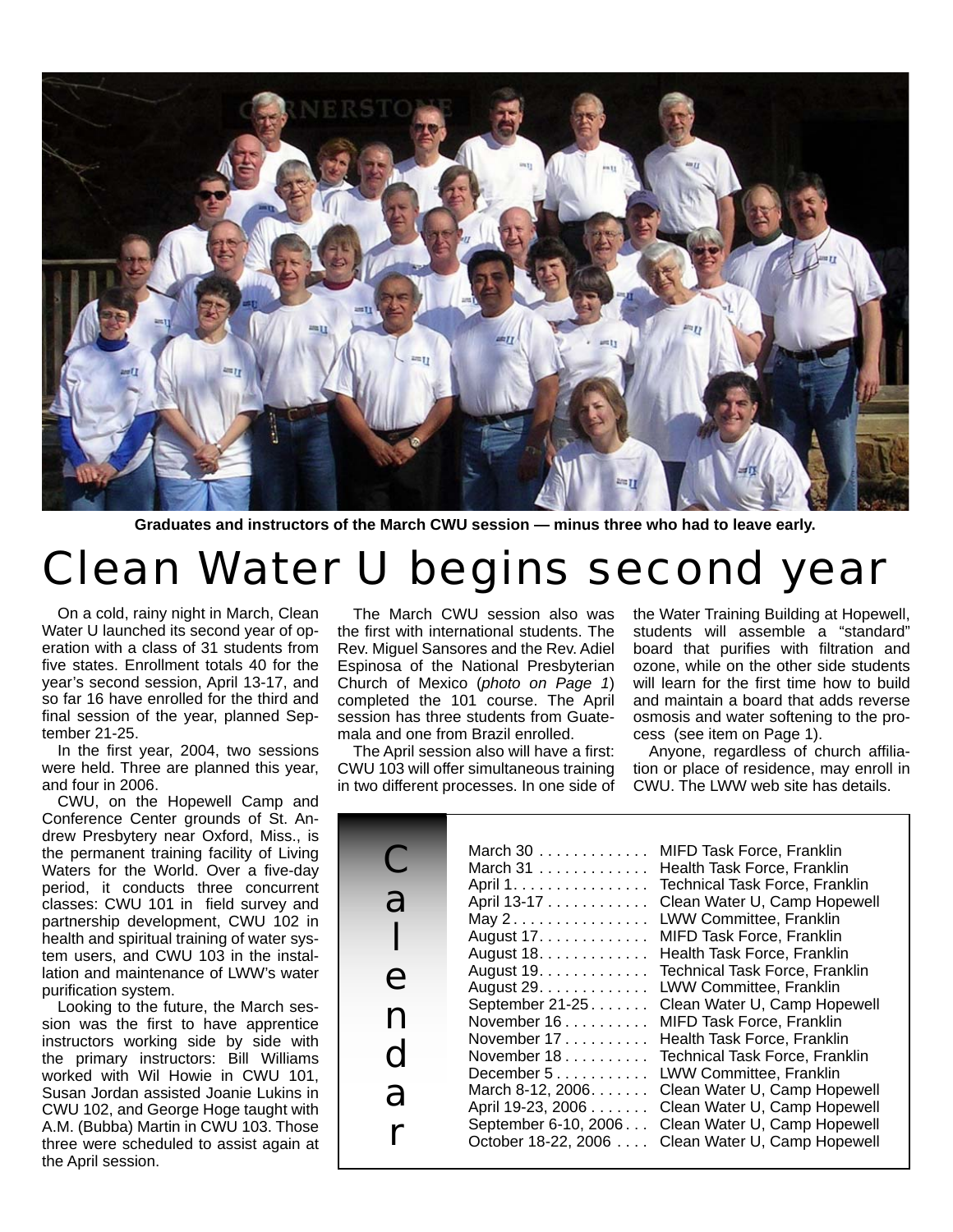## Networks fostering close associations

*A network, in Living Waters for the World lingo, is an area of the globe with a number of water purifi cation projects near each other.* 

*For each network, a coordinator in the U.S. and one in the partner country work*  *together to find new sites and to see that existing ones function well.*

*LWW currently has two networks, one in Guatemala and one in the Yucatan of Mexico. More are envisioned in the future.*

purification units in service in the western highlands of Guatemala. Network representatives also visited two new sites under consideration for future installations, one by a team from Minnesota Valleys Presbytery in Minnesota and the other by a team from Shepherd of the Hills Presbyterian Church in

A team from Second Presbyterian Church in Kansas City, Mo., completed the third installation in Guatemala during the third week of March. This unit is located at Mount Of Olives Presbyterian Church in Almolonga, a suburb of Quetzaltenango.

Austin, Texas.

### • Guatemala gets a boost

LWW's Guatemala Network was well represented at the PCUSA-sponsored conference between U.S. presbyteries and their Guatemalan partners held from March 7–11 near Guatemala City, Guatemala.

A full-size model of the Living Waters water purification system, set up in the exhibit area, attracted attention.

Information about LWW, training materials and partnership development were available for review. Three U.S. presbyteries indicated strong interest in future participation.

After the conference, visits were made to the two water

• Yucatan aims at No. 19

There are now eleven communities in the Yucatan peninsula of Mexico where one can drink safe water, thanks to LWW systems; and by the end of 2005, there will be more!

This proliferation is due, in large part, to the establishment of a covenant between Synod of Living Waters and Synod of the (Yucatan) Peninsula to be partners in the delivery of clean water. The two bodies have identified a number of potential sites.

U.S. congregations wishing to establish a partnership with a congregation in the Yucatan for the purpose of installing a water system and developing an ongoing relationship may contact the coordinator at www.livingwatersfortheworld. org, 'opportunities', Yucatan.

Already in 2005, congregations in Greenwood, Columbus, and Oxford, Miss., and in Anchorage, Ky., and Haverhill, Mass., have initiated relationships with congregations in the Yucatan peninsula through this network arrangement, bringing the total number of installed and potential systems in the network to nineteen!

While a U.S. team is installing a system, word gets around, and people come from neighboring communities to see this amazing "machine" that can turn dirty water into clean water!

New relationships spring up, new surveys and covenants are completed, and the next installation is already in the works even as the current one is being completed.

#### Living Waters for the World



#### **Field Test Kit Manual**

**January 20, 2005** 

**MANUAL REVISED — Newly expanded and enlarged to 8.5x11 inches, the Field Test Kit manual contains supplies for testing water samples and performing other fi eld survey chores. Like other items of supply and literature, the test kit is available through the LWW Fulfi llment Center, at** *livingwatersfortheworld.org***.**

## Send water samples for university testing

Laboratory testing of water samples has become a routine part of Living Waters for the World installations.

It could be an expensive part of our quality control procedure, if it weren't for Murray State University in Kentucky.

The Science Department there is providing high-tech analysis free of charge, through the courtesy of the department's Dr. Harry Fannin.

It was the university's tests of Yucatan water samples that revealed the presence of heavy metals in some locations. LWW's "standard" water system removes harmful organisms but not salt or metals.

As a result of Murray State's findings, LWW technicians went to work and developed a combination of reverse osmosis and water softening to take out harmful elements and high doses of calcium compounds as well.

Every U.S.-based partner who makes a survey trip to a proposed treatment site is encouraged to take samples — one liter if possible — at every water source.

The samples can be in ordinary water bottles. They should be sealed leak-proof and sent to LWW's moderator, who lives near Murray, Ky.

The shipping address is: Bill Williams, 323 Highwood Circle, Paris TN 38242.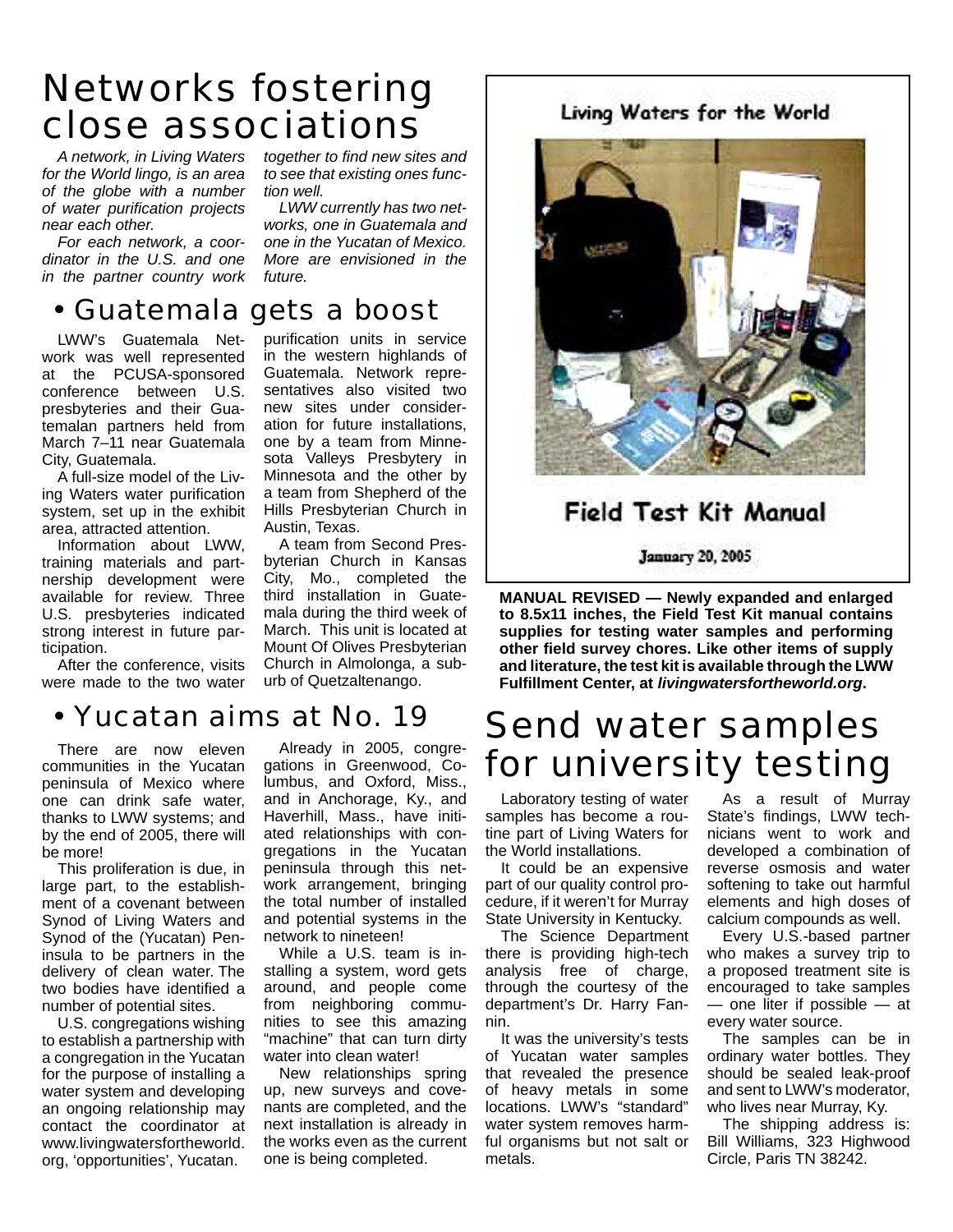

**Presbyterians in Carillo Puerto react to the news that Living Waters for the World**  will install a water purification system in their community.

## Transylvania team goes for three!

The Transylvania Presbytery mission team is making an impact on the water situation in Mexico:

• In 2003, it was the preparatory school in Ciudad del Carmen, Mexico;

• In 2004, it was the Presbyterian church in Lerma, Mexico;

• In 2005, they plan to install a record three systems in Presbyterian churches in the Yucatan peninsula.

In early July, the team of 20, representing five different congregations, will form three sub-teams, each with several installers and educators, and bring Living Waters for the World to the small communities of Villa Madero, Carillo Puerto, and Pich.

This is an ambitious undertaking, but the team feels very confident.

## New VBS curriculum to be tested this summer

Living Waters for the World has been clear about the need to educate those who will use our systems in the appropriate uses of limited clean water, and the importance of personal hygiene, especially handwashing, in improving health.

Now, we are moving into another area of education – our own children! Living Waters teams often wish that they had a way to inform their own congregations about the goals and methods of Living Waters for the World in an interesting and informative way.

So a Vacation Bible School curriculum was born. Designed as a 5-day (3 hours/ day) experience for children aged 4-11, "Clean Water for All God's Children" features Bible stories about water, crafts and activities built around the theme of water, discussions about water conservation, and recreation and music with a water theme, all with an emphasis on mission.

The curriculum is low cost, teacher friendly, and respectful of children's ability to absorb and reflect upon Biblical themes.

This summer, three Presbyterian congregations will "test drive" our new VBS curriculum. If all goes well, it will be available through our fulfillment center by early 2006. Stay tuned!

 "Eight of our twenty team members have been through Clean Water U, and twelve have been part of a Living Waters trip in the past, so we have plenty of knowledge and experience," says team leader Karl Benson.

The covenant partnership between Synod of Living Waters and the Synod of the (Yucatan) Peninsula is an indispensable part of this plan.

Pastor Amos Cahuich, vice president of the Synod of the Peninsula, acts as the communications liaison between the Transylvania team and the three Mexican churches, and treasurer Agur Mendicuti manages the transfer of funds needed for pre-installation construction and equipment purchase.

"The hardest part," claims team member Joanie Lukins, "is deciding which of the team members will go where – we'd all like to work in all three of these communities!"

These three systems will be the 11th, 12th, and 13th to be installed in the Yucatan Peninsula – that means that several hundred children and adults will now be able to have clean water for drinking and cooking.

Maybe next year the Transylvania team will go for four!

## Five years ahead: LWW seeks vision for future

What do you envision the future being for Living Waters for the World?

How many systems will be installed, partnerships will have been developed, regional networks established and gallons of clean water flowing five years from now?

More importantly, what steps must we take now to ensure we have the organizational, financial and technical infrastructure in place to enable us to fulfill what God is calling us toward over the next five vears?

These are some of the questions that are being examined, deliberated and ultimately answered as part of Living Waters for the World's 5-year Visioning Plan.

A visioning task force met earlier in the year to kick off this process, and their output will be presented and discussed at each of the organization's April task force meetings, and then at its full committee meeting on May 2.

We will report back with the latest in our next issue

#### Know someone who needs this?

This *Water of Life* newsletter is sent free of charge to anyone who sees delivery of pure water as a mission that helps people in need and glorifies God.

Please forward this issue to your friends. They can get on our E-mail list — or on a mailing list to receive a printed version — simply by contacting us.

All we need is an E-mail message—*info@livingwaters fortheworld.org —* and we'll take it from there. And thanks!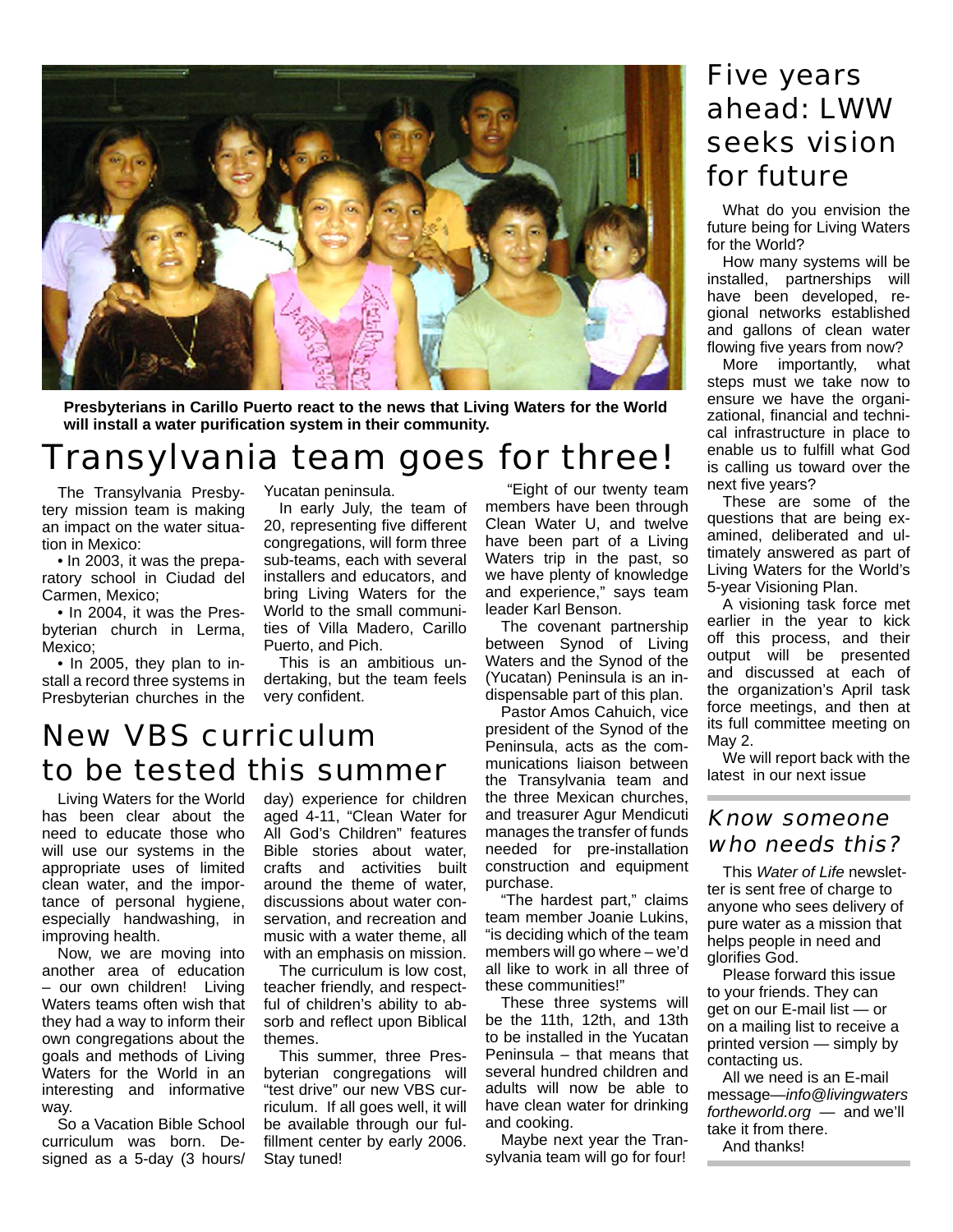## Periodicals describe LWW mission PW gives national coverage

*Horizons* magazine, the national magazine for Presbyterian Women, features the work of Living Waters for the World and Clean Water U in its March/April 2005 issue.

Coverage, which spans six pages, includes an in-depth article on the organization, an overview of the world water crisis, and profiles from both sides of the clean water equation, highlighting a church mission team providing clean water, as well as telling the story from the perspective of the partner church receiving this precious gift.

The article invites Presbyterian women to serve as clean water ambassadors at their respective churches, greatly expanding awareness and the opportunity for service.

Presbyterian Women in the Synod of Living Waters have long been a key part of the growth and success of Living Waters for the World, providing both financial support and promoting awareness at the presbytery and church levels. Through their efforts, the national office of PW became aware of LWW, leading to this tremendous opportunity.

Living Waters for the World has also recently received national coverage in *Presbyterian Outlook*, an independent weekly publication, as well as being listed as a "Rick's Pick" – organizations and causes highlighted by Rick Ufford-Chase, PC(USA) moderator, on his web site within pcusa.org.

**Water was the theme of the March-April issue of Horizons, the national magazine of Presbyterian Women. It included a six-page spread on Living Waters for the World and its relation to the world water crisis.**



# A bang starts the year 2005

#### **By WIL HOWIE Missionary-in-Residence**

The year 2005 has started off with a bang! As of March 21 this year there have already been six successful installations, bringing the total numbers of units up to 32!

• Unit No. 27 was installed by First Presbyterian of Natchez, Miss., at El Divino Salvador Presbyterian Church in China, in the Yucatan of Mexico.

• Unit No. 28 was installed by South Alabama Presbytery at Peniel PC in Merida, Mexico.

• Unit No. 29 was installed by the Holy Spirit Catholic Church, Huntsville, Ala., at the St. Charles Clinic outside of Leogane, Haiti

• Units No. 30 and 31 were installed by Children of the World (affiliated with the United Methodist church), Fairhope, Ala., at Christ Faith Orphanage and at Christ Faith Church in and outside of Chennai, India — an area directly affected by the Asian tsunami.

• Unit No. 32 was installed by Sec-

ond Presbyterian, Kansas City, Kan., at Monte de Olivios PC in Almolongo, Guatemala.

Our two networks formed last year to coordinate our work in the Presbyterian Churches in the Yucatan and in Guate-

mala continue to bear much good fruit.

In January our Synod of Living Waters and the Synod of the Peninsula of the Yucatan became brothers and sisters in Christ in a special way as we formalized a covenant of partnership.

In Guatemala we participated in the PC(USA)'s Guatemala Network Gathering in at Monte Sion conference center outside of Guatemala City, where there was tremendous interest in developing

partnerships.

In both networks, there have been several recent trips as our partnerships grow and deepen. At this time there are twelve active projects in the Yucatan and three in Guatemala, though that will soon change as a large number of health education and installation trips are being

planned by churches, presbyteries and other organizations.

And that's not all. A rapidly expanding number of new churches and organizations are contacting us, and not just from the deep South.

Already there is a strong United Methodist connection being established, some Rotary clubs are getting involved as well as increasing numbers from other denominations.

It is amazing to see how God's Spirit is moving in such surprising ways "more than we can ask or imagine."

The bottom line? 2005 promises to be another record breaking year!

In 2003 we had the best year ever with 4 units installed. In 2004 as Clean Water U and our Fulfillment Center came on line, 11 units began producing clean water. In looking at 2005, with the six units already operating, with three Clean Water U sessions and the many active projects in the works, the potential for more than doubling last year's figures is excellent.

Nor is that all. Many other great plans and projects (see elsewhere in this newsletter) are in process and more. To God the glory! Let clean water flow!